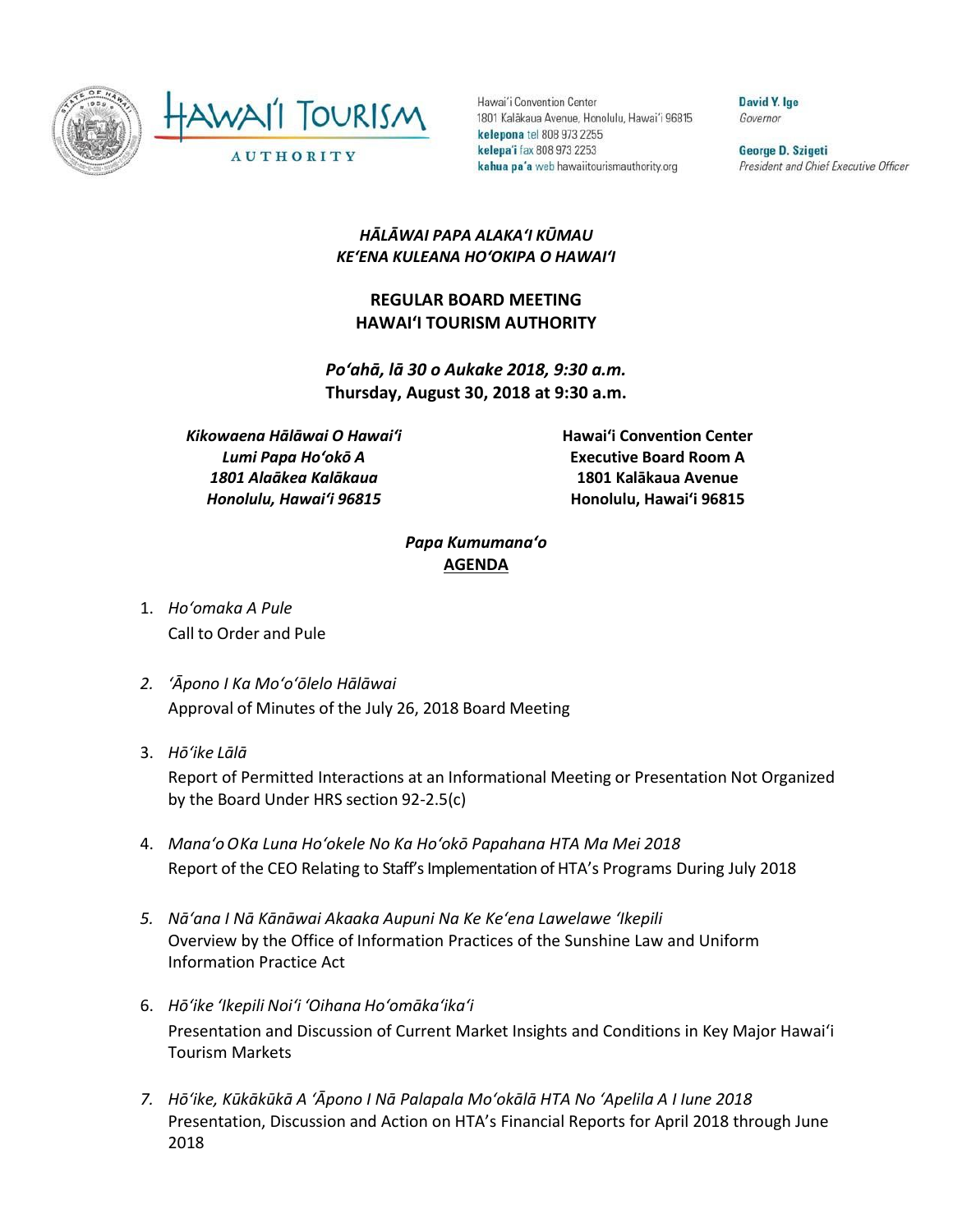- *8. Hōʻike A Kūkākūkā No Ka ʻAha Hoʻokipa Honua* Presentation and Discussion on the 2018 Global Tourism Summit
- *9. Hāpai I Nā Loli O Nā Lālā Papa Alakaʻi Ma Nā Kōmike* Subject to Board Approval, the Suggested Additions and Deletions for the Nomination, Selection and Appointment of Board Members for the Following Committees: Audit Standing Committee *(David Arakawa to Replace Donna Domingo)*, Marketing Standing Committee *(Kyoko Kimura to Replace Denise Hayashi Yamaguchi)*, Convention Center Planning Investigative Committee *(George Kam to Replace Denise Hayashi Yamaguchi)*, Legislative and Governmental Affairs Investigative Committee *(Sean Dee will Step Down to be Replaced by Ben Rafter, David Arakawa to Replace Gerald De Mello*), Visitor-Related Infrastructure Investigative Committee (*Micah Alameda to Replace Donna Domingo, No Replacement for Denise Hayashi Yamaguchi)*
- *10. Hāpai, Koho A ʻĀpono I Ka Hope Poʻo ʻElua O Ke Kōmike Hokona Kūmau* Nomination, Selection and Appointment of the 2<sup>nd</sup> Vice Chair of the Marketing Standing Committee *(George Kam)*
- *11. Hōʻike No Ka Papahana Hoʻoponopono* Update on the Status of the 2018 Audit Action Plan
- *12. Hōʻike No Ka ʻImi Pelekikena A Luna Hoʻokele, Luna Hoʻoponopono, A Hope Pelekikena Hokona A Hoʻomohala HTA* Update of the Search for HTA's President and CEO, HTA Chief Administrative Officer and HTA VP of Marketing and Product Development
- 13. *Hōʻike Hanana Kikowaena Hālāwai O Hawaiʻi* Presentation by AEG Regarding an Update of Hawai'i Convention Center Recent Operational Activities and Sales Initiatives
- *14. Hāpai, Koho A Hoʻoholo I Ka Luna Hoʻomalu O Ka Papa Alakaʻi HTA* Nomination, Selection and Vote of the Chairperson of the Hawai'i Tourism Authority Board of Directors
- *15. Kūkākūkā A ʻĀpono I Ko HTA Papahana Hoʻokele Hiʻona 2019* Discussion and Approval of the 2019 HTA Brand Management Plan
- *16. Hōʻike, Kūkākūkā A Noi Kālā No Nā Papahana I Hāpai ʻIa E Ke Kōmike Hokona Kūmau\*\*\** Report of, Discussion and Request for Funding Approval of Programs Recommended by the Marketing Standing Committee\*\*\*
- *17. Kūkākūkā A 'Āpono I Ka Mo'ohelu Kikowaena Hālāwai Makahiki Kālā 2019\*\*\** Discussion and Approval of the FY19 Convention Center Budget\*\*\*
- 18. *Ho'oku'u* Adjournment